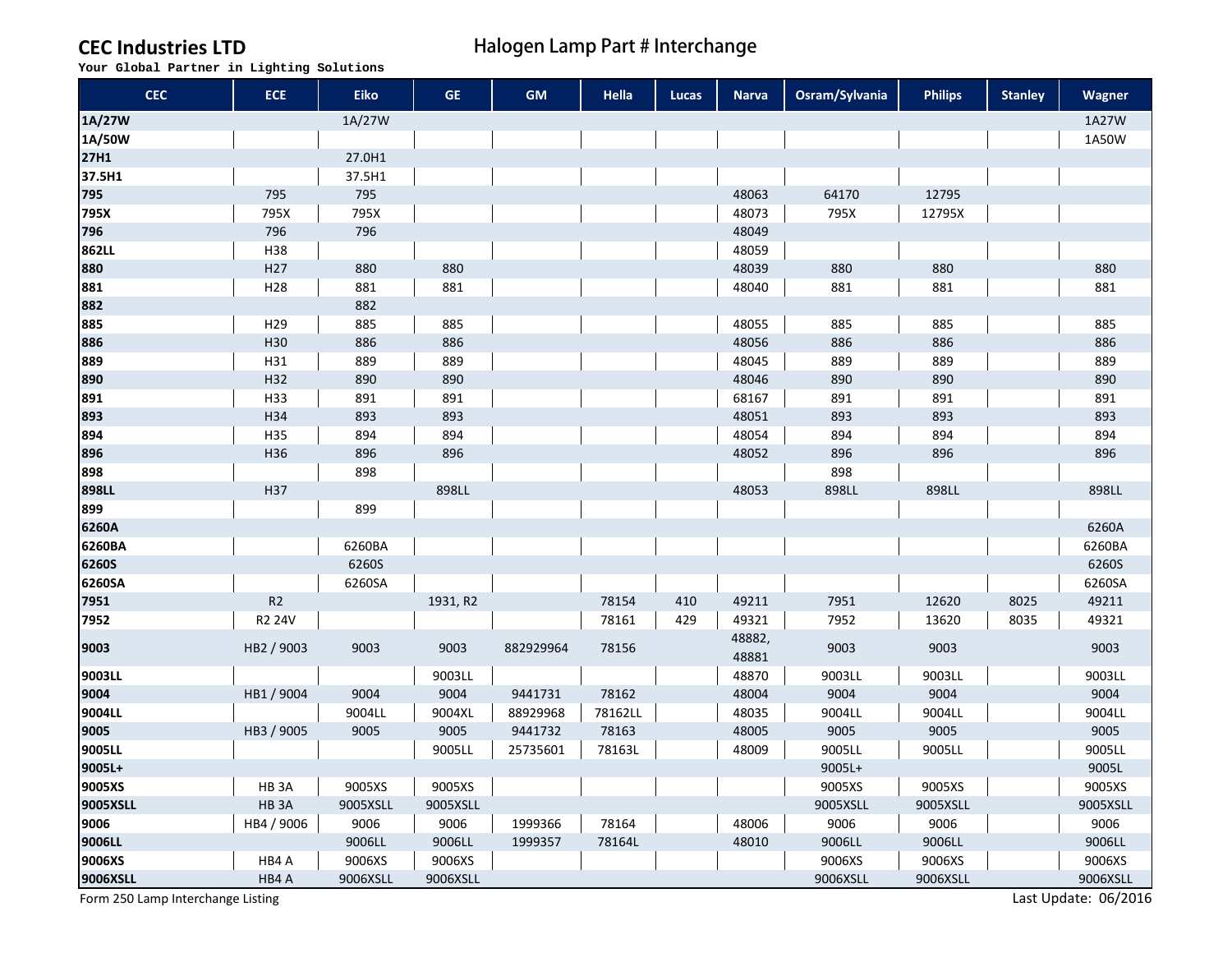### **CEC Industries LTD**

# **Halogen Lamp Part # Interchange**

**Your Global Partner in Lighting Solutions**

| <b>CEC</b>                        | <b>ECE</b>       | <b>Eiko</b>      | <b>GE</b>        | GM       | Hella   | Lucas            | <b>Narva</b> | Osram/Sylvania  | <b>Philips</b>   | <b>Stanley</b> | Wagner               |
|-----------------------------------|------------------|------------------|------------------|----------|---------|------------------|--------------|-----------------|------------------|----------------|----------------------|
| 9007                              | HB5 / 9007       | 9007             | 9007             | 16524431 | 78167   |                  | 48007        | 9007            | 9007             |                | 9007                 |
| 9007LL                            |                  | 9007LL           | 9007XL           | 22715492 | 78167LL |                  | 48014        | 9007LL          | 9007LL           |                | 9007LL               |
| 9008 (H13)                        | H13              | 9008             |                  |          |         |                  | H13          | H13             | H13 9008         |                | 9008                 |
| 9011                              | HIR <sub>1</sub> | 9011             | 9011             |          |         |                  |              | 9011            | 9011             |                | 9011                 |
| 9012LL                            | HIR2             | 9012LL           | 9012             |          |         |                  |              | 9012            | 9012             |                | 9012                 |
| 9040                              | H <sub>10</sub>  | 9040             | 9040             |          |         | 710              | 48091        | 9040            | 9040             |                | 9040                 |
| 9045                              | H <sub>10</sub>  | 9045             |                  |          |         |                  | 48094        | 9045            | 9045             |                | 9045                 |
| 9055                              | H12              | H1253            | 9055             | 1999369  |         | 712              | 48097        | 9055            | 9055             |                | 9055                 |
| 9140                              |                  | 9140             | 9140             |          |         |                  | 48090        | 9140            | 9140             |                | 9140                 |
| 9145                              | H10              | H1042            | H <sub>10</sub>  |          |         |                  | 48095        | H <sub>10</sub> | 9145             |                | 9145                 |
| 9155                              | 9155             | 9155             | 9155             |          |         |                  | 48098        | 9155            | 9155             |                | 9155                 |
| 64111                             | <b>H5W 12V</b>   | 64111            | 58540            |          | 78166   |                  | 17830        | 64111           | 12023            |                | 47830                |
| 64113                             | H10W 12V         |                  |                  |          |         |                  | 17833        | 64113           | 12024            |                | 17833                |
| 64115                             | H20W 12V         |                  | 56110            |          | 78165   |                  | 17835        | 64115           | 12025            |                | 47835                |
| 64132                             | <b>H6W 12V</b>   | H <sub>6</sub> W |                  |          |         |                  | 68161        | 64132           | 12036            |                | 68161                |
| 64136                             | H21W 12V         | <b>H21W</b>      |                  |          |         |                  | 68191        | 64136           | 12356            |                |                      |
| 64138                             | H21W 24V         |                  |                  |          |         |                  | 68196        |                 | 24356            |                |                      |
| 64124MF                           |                  |                  |                  |          |         |                  |              | 64124MF         |                  |                |                      |
| 64132L                            | <b>H6WLL 12V</b> |                  |                  |          |         |                  | 68162        | 64132L          | 12036LL          |                | 68162                |
| 64136L                            | H21W 12V         |                  |                  |          |         |                  |              | 64136           | 12356LL          |                |                      |
| 64176 (H15)                       | H15              | H15              |                  |          |         |                  |              | H15 64176       | H15              |                |                      |
| D <sub>1</sub> R                  | D <sub>1</sub> R | D <sub>1</sub> R |                  |          |         | D <sub>1</sub> R |              | 66150           | 85406            |                |                      |
| <b>D1S</b>                        | D <sub>1</sub> S | D <sub>1</sub> S |                  |          | 78399   | D <sub>1</sub> S |              | 66140           | 85402            |                |                      |
| D <sub>2R</sub>                   | D <sub>2R</sub>  | D <sub>2R</sub>  | D <sub>2R</sub>  |          | 78404   | D <sub>2R</sub>  | 84006        | 66250           | 85126            |                |                      |
| D <sub>2</sub> S                  | D <sub>2</sub> S | D <sub>2</sub> S | D <sub>2</sub> S |          | 78400   | D <sub>2</sub> S | 84002        | 66240           | 85122            |                |                      |
| D <sub>3R</sub>                   |                  | D <sub>3</sub> R |                  |          |         |                  |              | 66350           | D <sub>3R</sub>  |                |                      |
| D <sub>3</sub> S                  |                  | D <sub>3</sub> S |                  |          |         |                  |              | 66340           | D <sub>3</sub> S |                |                      |
| D <sub>4R</sub>                   |                  | D <sub>4</sub> R |                  |          |         |                  |              | 66450           | D <sub>4</sub> R |                |                      |
| D4S                               |                  | D <sub>4</sub> S |                  |          |         |                  |              | 66440           | D <sub>4</sub> S |                |                      |
| H1-100W                           | H1               | 01004            | 52140            |          | 78110   | 481              | 48350        | 64152           | 12454            |                | 1210H1               |
| H1-130W                           | H1               |                  |                  |          | 78130   | 487              | 48380        |                 |                  |                | 1213H1               |
| H11-55W                           | H11              | H1155            | H11              |          |         | 711              |              | 64211           | 12362            |                | 1255H11              |
| H11-55W 24V                       | H11              |                  |                  |          |         |                  |              | 64216           |                  |                |                      |
| <b>H11-55WLL</b>                  | H11              | H1155LL          | H11LL            | 22703486 |         |                  | 48078        | 64211sup        | 12362LL          |                |                      |
| <b>H11B</b>                       |                  | H11B             |                  |          |         |                  |              | 64241           |                  |                |                      |
| H1-55W                            | H1               | 01003            | 50310            |          | 78105   | 448              | 48320        | 64150           | 12258/99         |                | 1255H1               |
| <b>H1-55WLL</b>                   |                  |                  |                  |          |         | 448XL            | 48322        |                 | 12362LL          |                |                      |
| H16 12V 19W (64219)               | H16              |                  |                  |          |         |                  |              | H16             | H16              |                |                      |
| H1-70W 24V                        | H1               | 01027            | 50320            |          | 78115   | 466              | 48702        | 64155           | 13258            |                | 2470H1               |
| H2-100W 12V                       | H2               | 01023            |                  |          | 78127   | 482              | 48450        |                 | 12507            |                | 1210H2               |
| H2-55W 12V                        | H2               | 01005            | 50410            | 25519386 | 78125   | 479              | 48420        | 64173           | 12311            |                | 1255H2               |
| <b>H2-70W 24V</b>                 | H2               |                  | 50420            |          | 78129   | 480482           | 48720        | 64175           | 13311            |                | 2470H2               |
| Form 250 Lamp Interchange Listing |                  |                  |                  |          |         |                  |              |                 |                  |                | Last Update: 06/2016 |